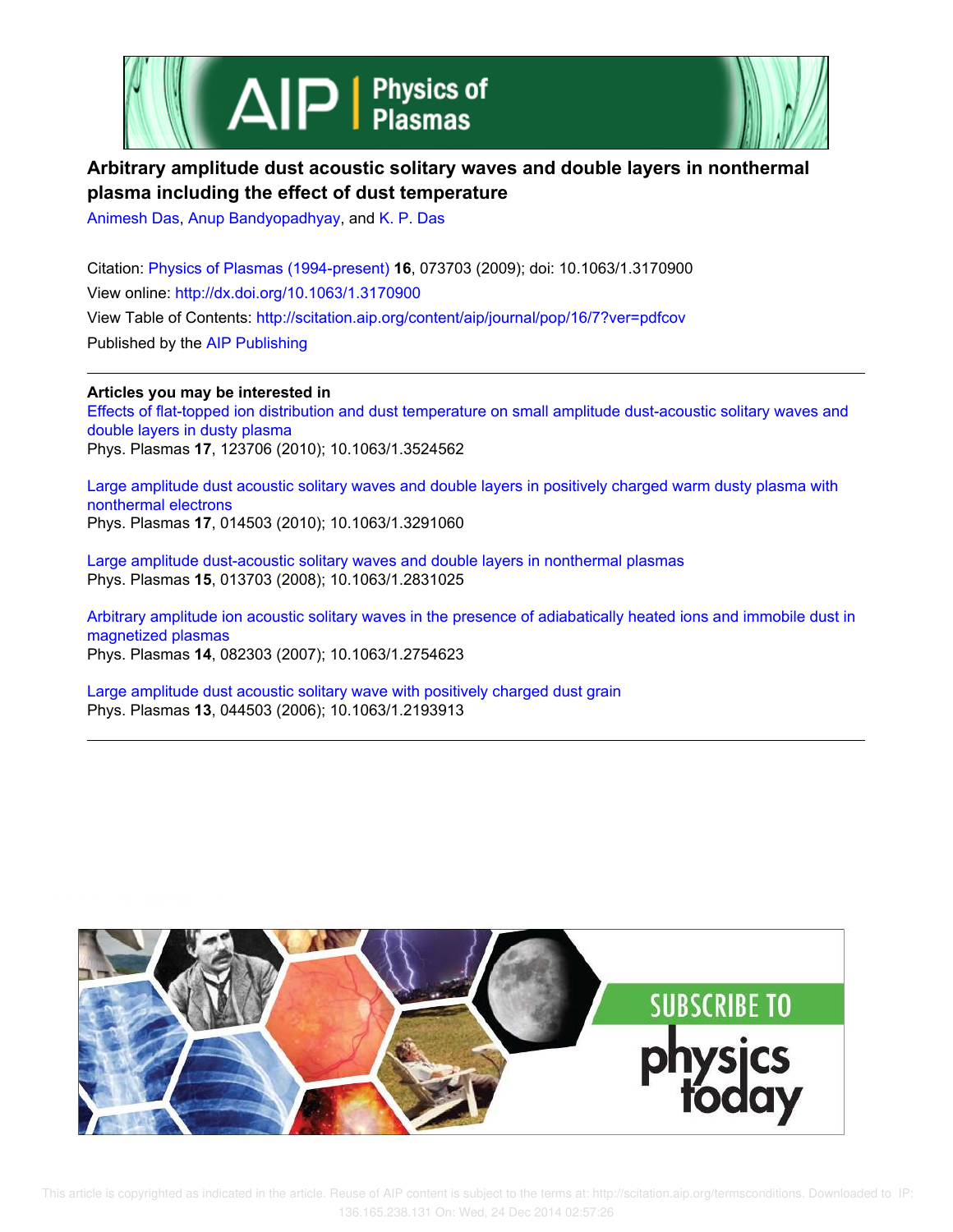## **Arbitrary amplitude dust acoustic solitary waves and double layers in nonthermal plasma including the effect of dust temperature**

Animesh Das,<sup>1</sup> Anup Bandyopadhyay,<sup>1</sup> and K. P. Das<sup>2</sup>

<sup>1</sup>*Department of Mathematics, Jadavpur University, Kolkata 700 032, India* <sup>2</sup>*Department of Applied Mathematics, University of Calcutta, 92 Acharya Prafulla Chandra Road, Kolkata 700 009, India*

Received 13 March 2009; accepted 16 June 2009; published online 13 July 2009-

A computational scheme has been developed to study the arbitrary amplitude dust acoustic solitary waves and double layers in nonthermal plasma consisting of negatively charged dust grains, nonthermal ions, and isothermal electrons including the effect of dust temperature. The Sagdeev potential approach, which is valid to study the arbitrary amplitude solitary waves and double layers, has been employed. The computation has been carried out over the entire interval of  $\beta_1$ :  $0 \leq \beta_1$  $\leq \beta_M$ . This  $\beta_1$  is a parameter associated with the nonthermal distribution of ions and  $\beta_M$  is the upper bound of  $\beta_1$ . Depending on the nature of existence of solitary waves and double layers, the interval for  $\beta_1$  can be broken up into four disjoint subintervals holding the other parameters fixed. By nature of existence of solitary waves and double layers, it is meant that in some subinterval only negative potential solitary waves can exist, whereas in another both negative and positive potential solitary waves can coexist along with a double layer, etc. Corresponding to every  $\beta_1$  lying within a subinterval of  $\beta_1$ , there is a definite interval for the Mach number (definite value of the Mach number) for which there exists solitary waves (double layer) specific for that subinterval of  $\beta_1$ . The role of dust temperature on the subintervals of  $\beta_1$  and on amplitude of solitary waves and double layers has been explored. © *2009 American Institute of Physics*. DOI: 10.1063/1.3170900

### **I. INTRODUCTION**

In recent times interest has grown to the understanding of different types of wave propagation in dusty plasma due to their involvement in the study of astrophysical and space environments, such as cometary tails, asteroid zones, planetary rings, interstellar medium, the earth's environment, etc.<sup>1–9</sup> Rao *et al.*<sup>10</sup> theoretically predicted the existence of extremely low phase velocity dust acoustic (hereafter DA) waves in such plasmas. Actually, they considered an unmagnetized collisionless dusty plasma consisting of Boltzmann distributed electrons and ions and negatively charged dust particles. The existence of the DA waves has been supported by the experimental works of Barkan *et al.*,<sup>11</sup> Praburam and Goree,<sup>12</sup> and Pieper and Goree.<sup>13</sup> Rao *et al.*<sup>10</sup> also considered the DA solitary (hereafter DAS) waves in the same dusty plasma system. In small amplitude limit, where the reductive perturbation method of Washimi and Taniuti $14$  is employed, the existence of negative potential DAS wave has been observed. In arbitrary amplitude DAS waves, where the Sagdeev potential technique<sup>15</sup> is used, the existence of negative potential DAS wave has been observed.

To study the linear and nonlinear properties of collisionless plasma, in general, Maxwellian velocity distribution function for each species of particles has been used. However in a number of heliospheric environments the dusty plasma contains nonthermally distributed ions or electrons.8,9,16–21 For example, nonthermal ions have been observed in and around the Earth's bowshock and foreshock $22,23$  and the loss of energetic ions have been observed from the upper ionosphere of Mars. $^{24}$  Energetic protons have been observed in the vicinity of the moon.<sup>25</sup> There-

fore, it is of considerable importance to study nonlinear wave structures in dusty plasma in which any one or both of the two species (electrons and ions) are nonthermally distributed. Such a study for dusty plasma consisting of nonthermally distributed ions was made by Mamun et al.,<sup>18</sup> Mendoza-Briceño and co-workers,<sup>19</sup> and Maharaj *et al.*<sup>20,21</sup> However they demonstrated the possible existence of solitary wave and double layer structures for some sets of values of the parameters of the problem without making any delimination of parameter space for the existence of such nonlinear structures. Recently, Verheest and Pillay<sup>16</sup> and Verheest<sup>17</sup> have given in a systematic way a fluid dynamical description of large amplitude DAS structure in nonthermal plasma showing a clear delimination of the existing domains in their compositional parameter space without including the effect of dust temperature.

Nonthermal distribution of any species of particles (as prescribed by Cairns *et al.*<sup>26</sup> for the electron species) can be regarded as population of Boltzmann distributed particles together with a population of highly energetic particles. This can also be regarded as a modified Boltzmannian distribution, which has the property that the number of particles in phase space in the neighborhood of the point  $v=0$  is much smaller than the number of particles in phase space in the neighborhood of the point  $v=0$  for the case of Boltzmann distribution, where *v* is the velocity of the particle in phase space. This type of velocity distribution is often termed as Cairns distribution and was considered by many authors in various studies of different collective processes in plasmas and dusty plasmas.  $16-21,27-33$ 

In the present investigation we reconsider the problem of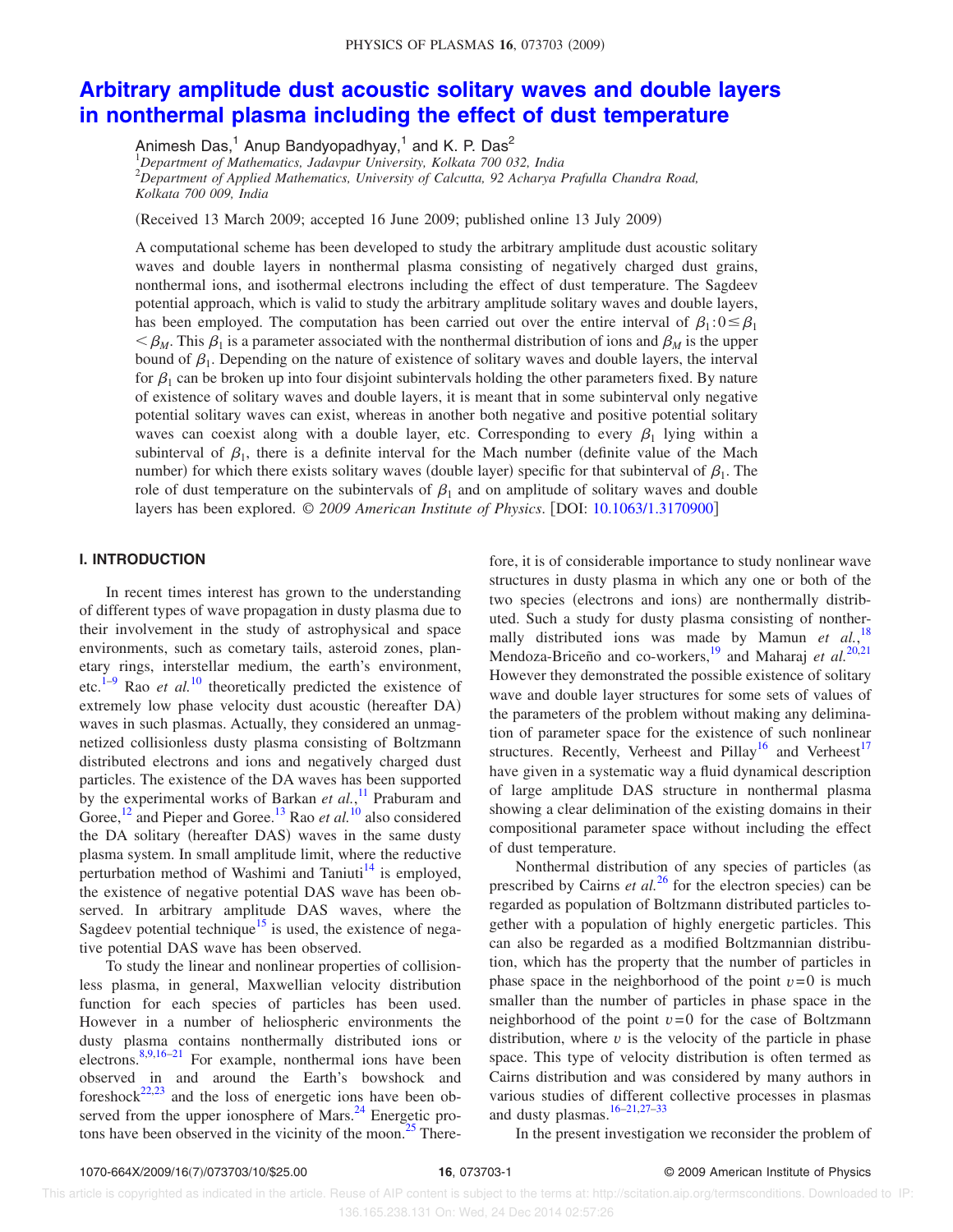Verheest and Pillay<sup>16</sup> to include the effect of dust temperature and to elaborate their investigations on delimination of compositional parameter space. A computational scheme has been developed to study arbitrary amplitude DAS waves and double layers in plasma consisting of negatively charged dust grains, nonthermal ions, and isothermal electrons including the effect of dust temperature. The Sagdeev potential approach, which is valid for arbitrary amplitude solitary waves, has been employed. The four basic parameters of the present dusty plasma system are  $\mu$ ,  $\alpha$ ,  $\beta_1$ , and  $\sigma_d$ , which are, respectively, the ratio of unperturbed number density of electrons to that of nonthermal ions, the ratio of average temperature of nonthermal ions to that of isothermal electrons, a parameter of the nonthermal distribution of ions, and the ratio of average temperature of dust particles to that of ions divided by the number of negative charges residing on a dust grain surface. It is found that for any fixed values of parameters  $\mu$ ,  $\alpha$ , and  $\sigma_d$  the entire interval of  $\beta_1$  can be broken down into four disjoint subintervals: (I)  $0 \leq \beta_1 \leq \beta_1$ , (II)  $\beta_{1c} < \beta_1 \leq \beta_{2c}$ , (III)  $\beta_{2c} < \beta_1 \leq \beta_{3c}$ , and (IV)  $\beta_{3c} < \beta_1 < \beta_M$ , where  $\beta_M = \min\{1 + \alpha\mu, 4/3\}$ . In the four subintervals of  $\beta_1$ , we have the following observations. (i) In subinterval I, only negative potential solitary waves can exist and the Mach number *M* for these waves lies within the interval  $M_c < M \leq M_{\text{max}}$ , where  $M_c$  is the lower bound of *M* and  $M_{\text{max}}$  is the upper bound of  $M$ , which is defined only when the system can support negative potential solitary waves. (ii) In subinterval II, both negative and positive potential solitary waves can coexist and the Mach number *M* for these waves lies within the interval  $M_c < M < M_D$ , whereas only negative potential solitary waves are possible if  $M_D < M \leq M_{\text{max}}$ . For  $M = M_D$  only the positive potential double layer is possible. (iii) In subinterval III, both negative and positive potential solitary waves can coexist and Mach number for these waves lies within  $M_c < M \le M_{\text{max}}$ , whereas only positive potential solitary waves are possible if  $M_{\text{max}} < M < M_D$  and for  $M = M_D$  only positive potential double layer is possible. (iv) In subinterval IV, only positive potential solitary waves can exist and Mach number *M* for these waves lies within  $M_c < M < M_D$ ; for  $M = M_D$  only positive potential double layer solution is possible. A presentation of the four subintervals of  $\beta_1$  is shown in Fig. 1.

On the role of dust temperature we have the following observations.  $\beta_{1c}$  increases with  $\sigma_d$ . There exists a value  $\sigma_d^*$  of  $\sigma_d$  such that  $\beta_{2c}$  attains its global minimum value at  $\sigma_d = \sigma_d^*$ , i.e.,  $\beta_{2c}$  decreases with increasing  $\sigma_d$  for  $0 < \sigma_d < \sigma_d^*$  and increases with  $\sigma_d$  for  $\sigma_d > \sigma_d^*$ . For  $\beta_{3c}$ , we have similar observations. We also observed that for any value of  $\sigma_d$  ( $0 < \sigma_d < 1$ ) we can always find the four subintervals of  $\beta_1$  as mentioned earlier. The amplitude of solitary waves decreases with the increase in dust temperature and amplitude of the positive potential double layers decreases with the increase in dust temperature.

Nonthermal ions offer positive potential DAS waves and double layers along with the coexistence of both positive and negative potential solitary waves. In the absence of electron species (i.e., when dust grains are the only source of electrons), which has been observed in different dusty plasma environments,  $^{18,19,30}$  we have seen that all the four subinter-



FIG. 1. A graphical presentation of different solitary structures and double layers has been given with respect to four different subintervals of the nonthermal parameter  $\beta_1$  within the admissible interval of the Mach number *M*. Here by the words "negative," "coexistence," and "positive" we mean, respectively, existence of negative potential solitary waves, coexistence of both negative and positive potential solitary waves, and existence of positive potential solitary waves. At point  $M = M_D$ , one can always get a positive potential double layer solution.

vals I, II, III, and IV are well defined and consequently all the results of the DAS waves as presented in this paper hold good.

Here we express the dust density in such a way that the expression of cold dust particle can be obtained from our result if we put  $\sigma_d = 0$  and, consequently, we can compare our result directly with the result of Verheest and Pillay.<sup>16</sup> Comparison of our results with other literatures have also been given.

The present paper is organized as follows. In Sec. II, the basic equations are given. A general theory for existence of different types of solitary waves and double layers has been considered in Sec. III. Numerical and graphical discussions of the different types of solitary waves and double layers have been considered in Sec. IV. Finally, conclusions are given in Sec. V.

#### **II. BASIC EQUATIONS**

The following are the governing equations describing the nonlinear behavior of DA waves, propagating along the *x*-axis, in collisionless dusty plasma consisting of nonthermal ions and isothermal electrons: $20,21$ 

$$
n_{d,t} + (n_d u_d)_x = 0,\t\t(1)
$$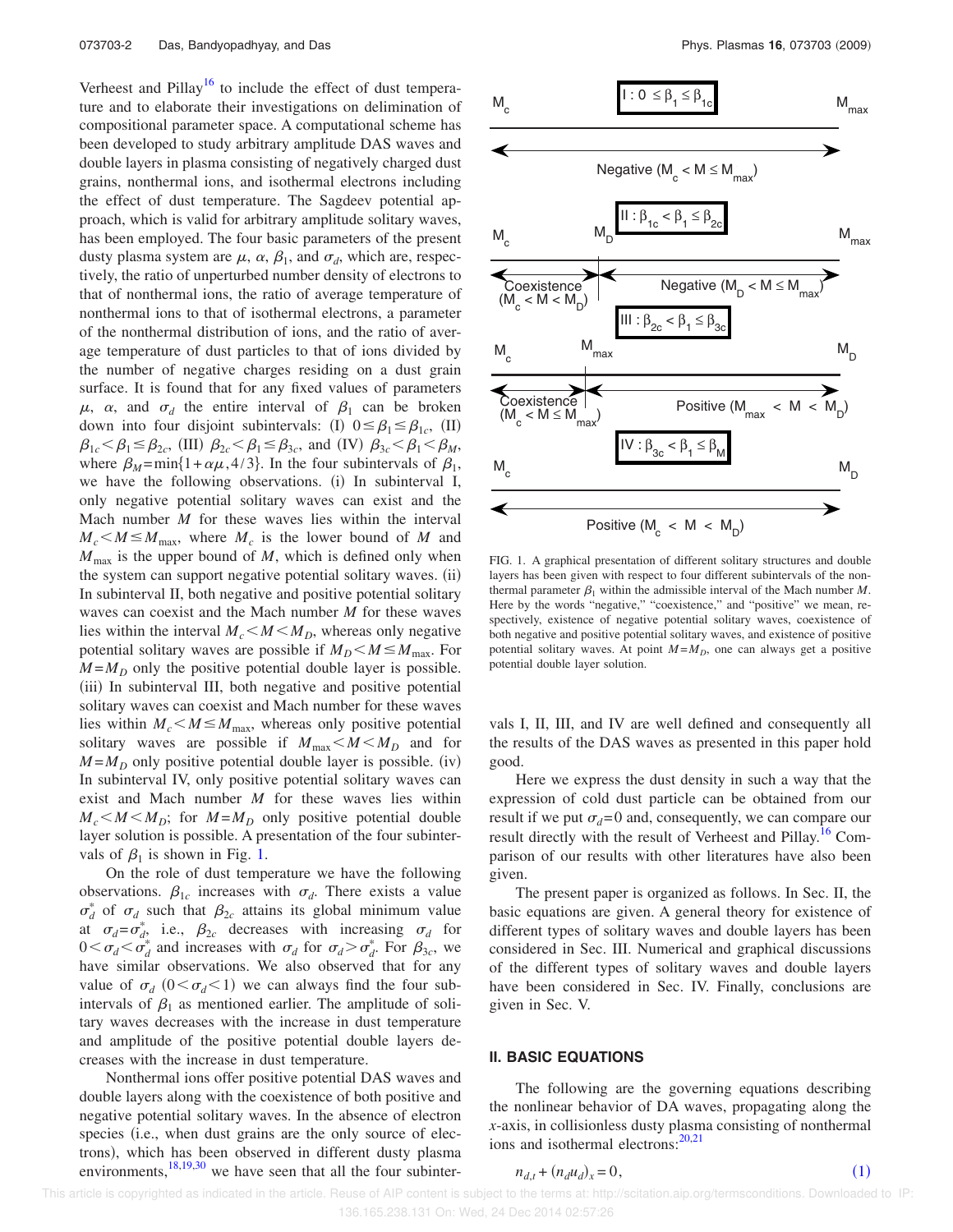073703-3 Arbitrary amplitude dust acoustic solitary waves...<br> **Phys. Plasmas 16**, 073703 (2009)

$$
u_{d,t} + u_d u_{d,x} = \phi_x - \sigma_d n_d^{-1} p_{d,x},
$$
\n(2)

$$
p_{d,t} + u_d p_{d,x} + \gamma p_d u_{d,x} = 0,\tag{3}
$$

$$
\phi_{xx} = n_d + \mu_e n_e - \mu_i n_i,\tag{4}
$$

where parameters  $\sigma_d$ ,  $\mu_e$ , and  $\mu_i$  are given by the following equation:

$$
\sigma_d = \frac{T_d}{Z_d T_i}, \quad \mu_e = \frac{n_{e0}}{Z_d n_{d0}}, \quad \mu_i = \frac{n_{i0}}{Z_d n_{d0}}.
$$
 (5)

Here we used the notation  $\psi_{d,q}$  or  $(\psi_d)_{q}$  for  $\partial \psi_d / \partial q$  and  $n_d$ ,  $n_i$ ,  $n_e$ ,  $u_d$ ,  $p_d$ ,  $\phi$ , x, and t are, respectively, the dust particle number density, ion number density, electron number density, dust fluid velocity, dust fluid pressure, electrostatic potential, spatial variable, and time, and they have been normalized by  $n_{d0}$  (unperturbed dust particle number density),  $n_{i0}$  (unperturbed ion number density),  $n_{e0}$  (unperturbed electron number density),  $c_d = \sqrt{(Z_d K_B T_i)/m_d}$  (DA speed),  $n_{d0}K_BT_d$  $K_B T_i/e$ ,  $\lambda_{Dd} = \sqrt{(K_B T_i)/(4\pi Z_d n_{d0}e^2)}$ )(Debye length), and  $\omega_{pd}^{-1} = \sqrt{m_d/(4\pi n_{d0} Z_d^2 e^2)}$  (dusty plasma period). Here  $\gamma$ (=3) is the adiabatic index,  $K_B$  is the Boltzmann constant,  $T_i$ ,  $T_e$ , and  $T_d$  are, respectively, the average temperatures of ions, electrons, and dust grains,  $m_d$  is the mass of a dust particle,  $Z_d$  is the number of electrons residing on the dust grain surface, and *e* is the charge of an electron. Under the above mentioned normalization of the dependent and independent variables, the normalized number density of nonthermal ions can be written following Cairns *et al.*<sup>22</sup> as

$$
n_i = (1 + \beta_1 \phi + \beta_1 \phi^2) e^{-\phi},
$$
\n(6)

where

$$
\beta_1 = 4\alpha_1/(1+3\alpha_1), \quad \text{with} \quad \alpha_1 \ge 0. \tag{7}
$$

It can be easily checked that  $0 \leq \beta_1 < 4/3$ . Here  $\alpha_1$  and consequently  $\beta_1$  are parameters that determine the proportion of the fast energetic ions. For isothermal Boltzmann distributed electrons, their normalized number density can be written as

$$
n_e = e^{\alpha \phi}, \quad \text{with} \quad \alpha = T_i / T_e. \tag{8}
$$

Introducing  $\mu = n_{e0}/n_{i0}$ , the charge neutrality condition,

$$
n_{e0}e + Z_d n_{d0}e - n_{i0}e = 0,\t\t(9)
$$

can be written as

$$
\mu_e = \mu/(1 - \mu), \quad \mu_i = 1/(1 - \mu). \tag{10}
$$

To study the arbitrary amplitude time independent DAS waves and double layers we make all the dependent variables depend only on a single variable  $\xi = x - Mt$ , where the Mach number  $M$  is normalized by  $c_d$ . Thus, in the steady state, Eqs.  $(1)$ – $(4)$  can be written as

$$
-Mn_{d,\xi} + (n_d u_d)_{\xi} = 0,\t\t(11)
$$

$$
-Mu_{d,\xi} + u_d u_{d,\xi} = \phi_{\xi} - \sigma_d n_d^{-1} p_{d,\xi},
$$
\n(12)

$$
-Mp_{d,\xi} + u_d p_{d,\xi} + \gamma p_d u_{d,\xi} = 0, \qquad (13)
$$

$$
\phi_{\xi\xi} = n_d + \mu_e n_e - \mu_i n_i. \tag{14}
$$

Using the boundary conditions,

$$
n_d \to 1, \quad p_d \to 1, \quad u_d \to 0,
$$
  
\n
$$
\phi \to 0, \quad \phi_{\xi} \to 0 \quad \text{as } |\xi| \to \infty,
$$
\n(15)

and solving the Eqs.  $(11)$ – $(13)$ , we get a quadratic equation for  $n_d^2$  and the solution of this quadratic equation of  $n_d^2$  can be put in the following form:

$$
n_d^2 = \frac{1}{6\sigma_d} (\sqrt{\phi - \Psi_M} - \sqrt{\phi - \Phi_M})^2, \qquad (16)
$$

where

$$
\Psi_M = -\frac{(M - \sqrt{3\sigma_d})^2}{2}, \quad \Phi_M = -\frac{(M + \sqrt{3\sigma_d})^2}{2}.
$$
 (17)

From the expression of  $n_d^2$  as given by Eq. (16) we see that  $n_d^2$ is non-negative if, and only if,  $\sqrt{\phi} - \Psi_M$  and  $\sqrt{\phi} - \Phi_M$  are both real. Again  $\sqrt{\phi}$ - $\Psi_M$  and  $\sqrt{\phi}$ - $\Phi_M$  both are real if and only if  $\phi$ − $\Psi$ <sub>*M*</sub> and  $\phi$ − $\Phi$ <sub>*M*</sub> are both real and non-negative. However  $\phi$ − $\Psi_M$  and  $\phi$ − $\Phi_M$  are both real and non-negative if and only if  $\phi \geq \Psi_M$  and  $\phi \geq \Phi_M$  and finally the conditions  $\phi \geq \Psi_M$  and  $\phi \geq \Phi_M$  hold simultaneously if and only if  $\phi \ge \max{\Psi_M, \Phi_M}$ . Now from Eq. (17) we see that  $\Psi_M \ge \Phi_M(\Leftrightarrow \max{\Psi_M, \Phi_M} = \Psi_M)$ , consequently Eq. (16) gives theoretically valid expression of  $n_d^2$  if and only if  $\phi \geq \Psi_M$ . However numerically it is not possible to get the correct value of  $n_d$  from Eq. (16) for small value of  $\sigma_d$  because the denominator of the right hand side of Eq.  $(16)$  is  $6\sigma_d$ . To remove  $\sigma_d$  from the denominator of the right hand side of Eq. (16), we first of all note that  $(\sqrt{\phi - \Psi_M})$  $+\sqrt{\phi-\Phi_M}$ <sup>2</sup>>0 for all  $\phi \ge \Psi_M$  and consequently we can multiply the numerator and the denominator of the right hand side of Eq. (16) by  $(\sqrt{\phi - \Psi_M} + \sqrt{\phi - \Phi_M})^2$  and get the following expression of  $n_d^2$ :

$$
n_d^2 = \frac{2M^2}{(\sqrt{\phi - \Psi_M} + \sqrt{\phi - \Phi_M})^2}.
$$
 (18)

With the help of simple algebra Eq.  $(18)$  can be written as

$$
n_d^2 = \frac{2\left(1 + \frac{3\sigma_d}{M^2}\right)^{-1}}{1 + \frac{2\phi}{M^2 + 3\sigma_d} + \sqrt{\left(1 + \frac{2\phi}{M^2 + 3\sigma_d}\right)^2 - \frac{12M^2\sigma_d}{(M^2 + 3\sigma_d)^2}}}.
$$
\n(19)

From Eq. (19), we see that this equation gives both theoretically and also numerically correct expression of  $n_d^2$  even for any small  $\sigma_d \neq 0$ , if  $\phi \geq \Psi_M$ . Now if we put  $\sigma_d = 0$  in Eq.  $(19)$ , we get the same expression of  $n_d$  for the cold dust fluid with  $\Phi_M = \Psi_M = -(M^2/2)$  as obtained by several authors. However if  $\sigma_d=0$ , it is important to note that the dust density undergoes an infinite compression at  $\phi = \Psi_M$  and this case has been explicitly investigated by several authors.

 This article is copyrighted as indicated in the article. Reuse of AIP content is subject to the terms at: http://scitation.aip.org/termsconditions. Downloaded to IP: 136.165.238.131 On: Wed, 24 Dec 2014 02:57:26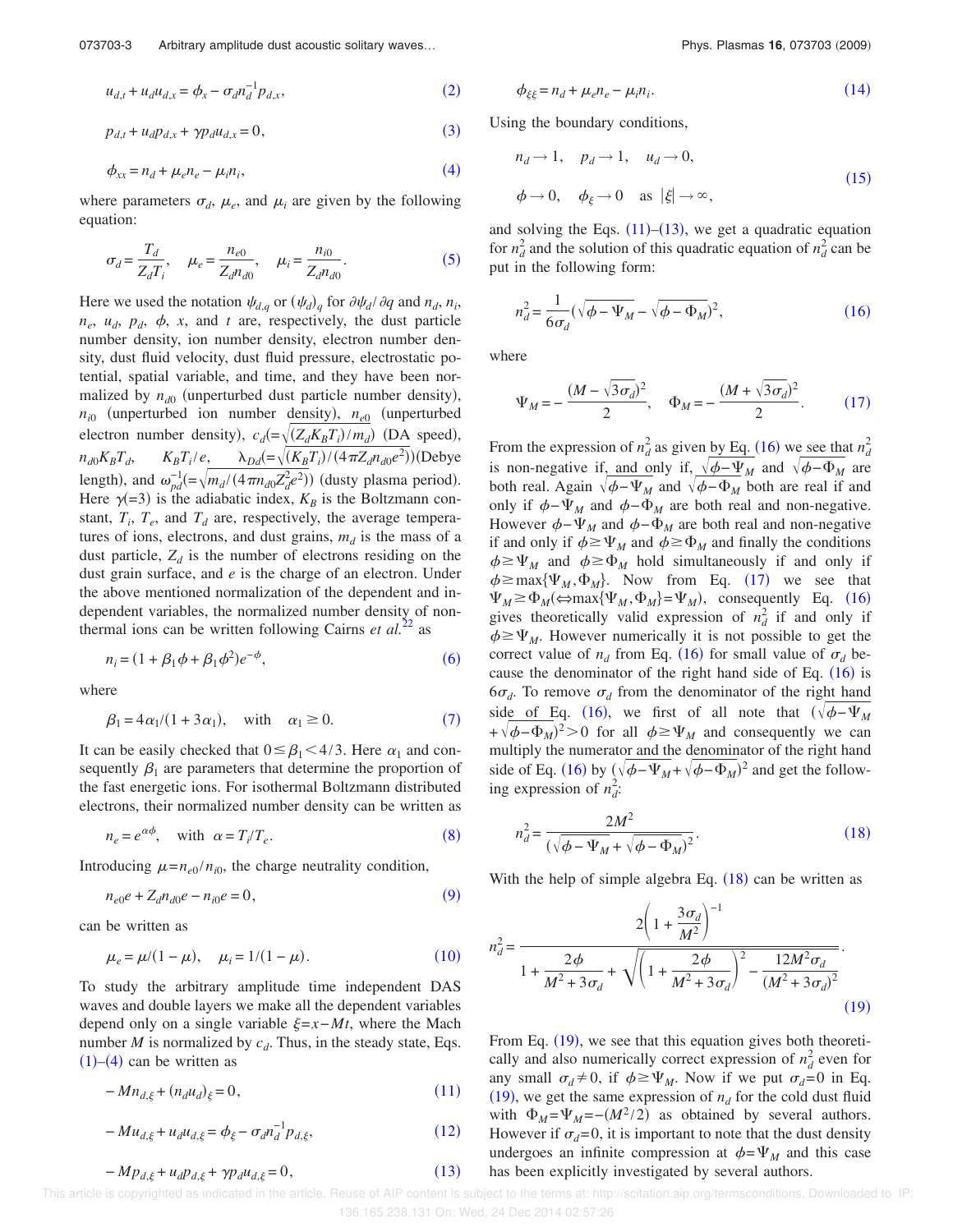Now integrating the Eq. (14) with respect to  $\phi$  and using the boundary conditions  $(15)$ , we get the following equation known as energy integral with  $V(\phi)$  as Sagdeev potential or pseudopotential.

$$
\frac{1}{2}\left(\frac{d\phi}{d\xi}\right)^2 + V(\phi) = 0,\tag{20}
$$

where

$$
V(\phi) = V_d + \mu_e V_e - \mu_i V_i, \qquad (21)
$$

$$
V_d = M^2 + \sigma_d - n_d(M^2 + 3\sigma_d + 2\varphi - 2\sigma_d n_d^2),
$$
 (22)

$$
V_e = \frac{1}{\alpha} (1 - e^{\alpha \phi}),\tag{23}
$$

$$
V_i = (1 + 3\beta_1 + 3\beta_1\phi + \beta_1\phi^2)e^{-\phi} - (1 + 3\beta_1). \tag{24}
$$

If we put  $\sigma_d = \sigma$ ,  $\mu = 0$ ,  $\beta_1 = \beta$ , and  $\alpha_1 = \alpha$ , then it is easy to verify that Eq.  $(16)$  of the present paper is equivalent as Eq.  $(22)$  of Mendoza-Briceño and co-workers.<sup>19</sup> Similarly if we put  $\sigma_d = \sigma$ ,  $\beta_1 = \beta$ ,  $\alpha_1 = \alpha$ , and  $\alpha = \delta$  and replace *M* by  $M - v_{d0}$  [i.e., if we change the boundary conditions (15) to  $n_d \rightarrow 1$ ,  $p_d \rightarrow 1$ ,  $u_d \rightarrow v_{d0}$ ,  $\phi \rightarrow 0$ , and  $\phi_{\xi} \rightarrow 0$  as  $|\xi| \rightarrow \infty$ ] then it is easy to verify that Eq.  $(16)$  of the present paper is equivalent as Eq.  $(24)$  of Maharaj *et al.*<sup>20</sup> and Eq.  $(26)$  of Maharaj *et al.*<sup>21</sup>

The energy integral  $(20)$  can be regarded as the onedimensional motion of a particle of unit mass whose position is  $\phi$  at time  $\xi$  with velocity  $d\phi/d\xi$  in a potential well  $V(\phi)$ . The first term of the energy integral can be regarded as the kinetic energy of the unit mass at position  $\phi$  and time  $\xi$ , whereas  $V(\phi)$  is the potential energy at that instant. Since kinetic energy is always a non-negative quantity,  $V(\phi) \le 0$ for the entire motion, i.e., zero is the maximum value for *V*( $\phi$ ). It can be easily checked that *V*(0)=*V'*(0)=0, where "" indicates a derivative with respect to  $\phi$ . Let us take  $V''(0)$  < 0, i.e.,  $\phi = 0$  can be made an unstable position of equilibrium if  $V''(0) < 0$  and, consequently, the energy integral can be interpreted as the motion of an oscillatory particle if  $V(\phi_m)=0$  for some  $\phi_m \neq 0$ , i.e., if the particle is slightly displaced from its unstable position of equilibrium then it moves away from its unstable position of equilibrium and continues its motion until its velocity is equal to zero, i.e., until  $\phi$  takes the value  $\phi_m$ . Now from Eq. (20), we see that  $(d^2\phi/d\xi^2) + V'(\phi) = 0$ , i.e., the force acting on the particle of unit mass at position  $\phi$  at time  $\xi$  is  $-V'(\phi)$ . Therefore, the force acting on the particle of unit mass at position  $\phi = \phi_m$  is  $-V'(\phi_m)$ . For  $\phi_m < 0$ , the force acting on the particle at the point  $\phi = \phi_m$  is directed toward the point  $\phi = 0$  if  $-V'(\phi_m) > 0$ , i.e., if  $V'(\phi_m) < 0$ . On the other hand, for  $\phi_m$  > 0, the force acting on the particle at the point  $\phi = \phi_m$  is directed toward the point  $\phi = 0$  if  $-V'(\phi_m) < 0$ , i.e., if  $V'(\phi_m) > 0$ . Therefore, if  $V'(\phi_m) > 0$  (for the positive potential side) or if  $V'(\phi_m) < 0$  (for the negative potential side) then the particle reflects again to  $\phi = 0$ . Again, if  $V(\phi_m) = V'(\phi_m) = 0$  then the velocity  $d\phi/d\xi$  as well as the force  $d^2\phi/d\xi^2$  both are equal to zero at  $\phi = \phi_m$ . Consequently if the particle is slightly displaced from its unstable position

of equilibrium ( $\phi$ =0) it moves away from  $\phi$ =0 and continues its motion until the velocity is equal to zero, i.e., until  $\phi$ takes the value  $\phi = \phi_m$ . However it cannot be reflected again at  $\phi$ =0 as the velocity and the force acting on the particle at  $\phi = \phi_m$  vanish simultaneously. Actually, if  $V'(\phi_m) > 0$  (for  $\phi_m$  > 0) or if *V'*( $\phi_m$ ) < 0 (for  $\phi_m$  < 0) the particle takes an infinite long time to move away from the unstable position of equilibrium. After that it continues its motion until  $\phi$  takes the value  $\phi_m$  and again takes an infinite long time to come back its unstable position of equilibrium. Therefore, for the existence of a positive (negative) potential solitary wave solution of the energy integral  $(20)$ , we must have the following: (a)  $V(0) = V'(0) = 0$ ,  $V''(0) < 0$ , (b)  $V(\phi_m) = 0$ ,  $V'(\phi_m)$  $> 0(V'(\phi_m) < 0)$  for some  $\phi_m > 0(\phi_m < 0)$ , and (c)  $V(\phi) < 0$ for all  $0 < \phi < \phi_m(\phi_m < \phi < 0)$ . For the existence of a positive (negative) potential double layer solution of the energy integral (20), we must have the following: (a)  $V(0) = V'(0)$  $=0, V''(0) < 0,$  (b)  $V(\phi_m) = V'(\phi_m) = 0, V''(\phi_m) < 0$  for some  $\phi_m$  > 0 ( $\phi_m$  < 0), and (c) *V*( $\phi$ ) < 0 for all 0 <  $\phi$  <  $\phi_m$  ( $\phi_m$  $\langle \phi \rangle$ . Therefore, for the solitary wave solutions of the energy integral  $(20)$ ,  $(a)$  is the condition for the position of unstable equilibrium of the particle placed at  $\phi = 0$ , (b) is the condition for oscillation of the particle within the interval  $\min\{0, \phi_m\} < \phi \le \max\{0, \phi_m\}$ , (c) is the condition to define the energy integral (20) within the interval min $\{0, \phi_m\} < \phi$  $\langle \text{max}\{0, \phi_m\} \rangle$ . For the case of double layers, conditions (a) and (c) remain unchanged but here (b) has been modified in such a way that the particle cannot be reflected again at  $\phi$ =0. The mathematical discussion for the existence of solitary wave solutions and double layer solutions of the energy integral (20) have been given in details in Ref. 8 (pp. 105–108).

In the next section we have considered a theoretical discussion of the solitary wave solution and double layer solution of the energy integral  $(20)$  with the help of the expression of  $V(\phi)$  defined through Eqs. (21)–(24) along with the condition  $\phi \geq \Psi_M$ , which is necessary as well as sufficient to make  $n_d^2$  a non-negative real quantity.

#### **III. THEORETICAL CONSIDERATION**

For the present problem, it can be easily checked that the conditions  $V(0) = V'(0) = 0$  are trivially satisfied. From the condition  $V''(0) < 0$ , we have  $M > M_c$ , where

$$
M_c^2 = 3\sigma_d + \frac{1 - \mu}{1 + \alpha\mu - \beta_1}.
$$
 (25)

From Eq. (25) we find that  $M_c^2$  is finite, real, and positive if  $\beta_1 < 1 + \alpha \mu$ . Therefore, considering the inequalities  $0 \leq \beta_1 < 4/3$  and  $\beta_1 < 1 + \alpha \mu$ , we can conclude that  $\beta_1$  is restricted to lie within  $0 \leq \beta_1 < \beta_M = \min\{1 + \alpha \mu, 4/3\}.$ 

To find the upper limit or upper bound of *M*, up to which solitary wave solution can exist, we note from Eqs.  $(21)$ – $(24)$ that  $V(\phi)$  is real if and only if  $n_d$  is real and positive. Again  $n_d$  is real and positive if and only if  $\phi \geq \Psi_M$ . Now we shall consider the following two cases separately.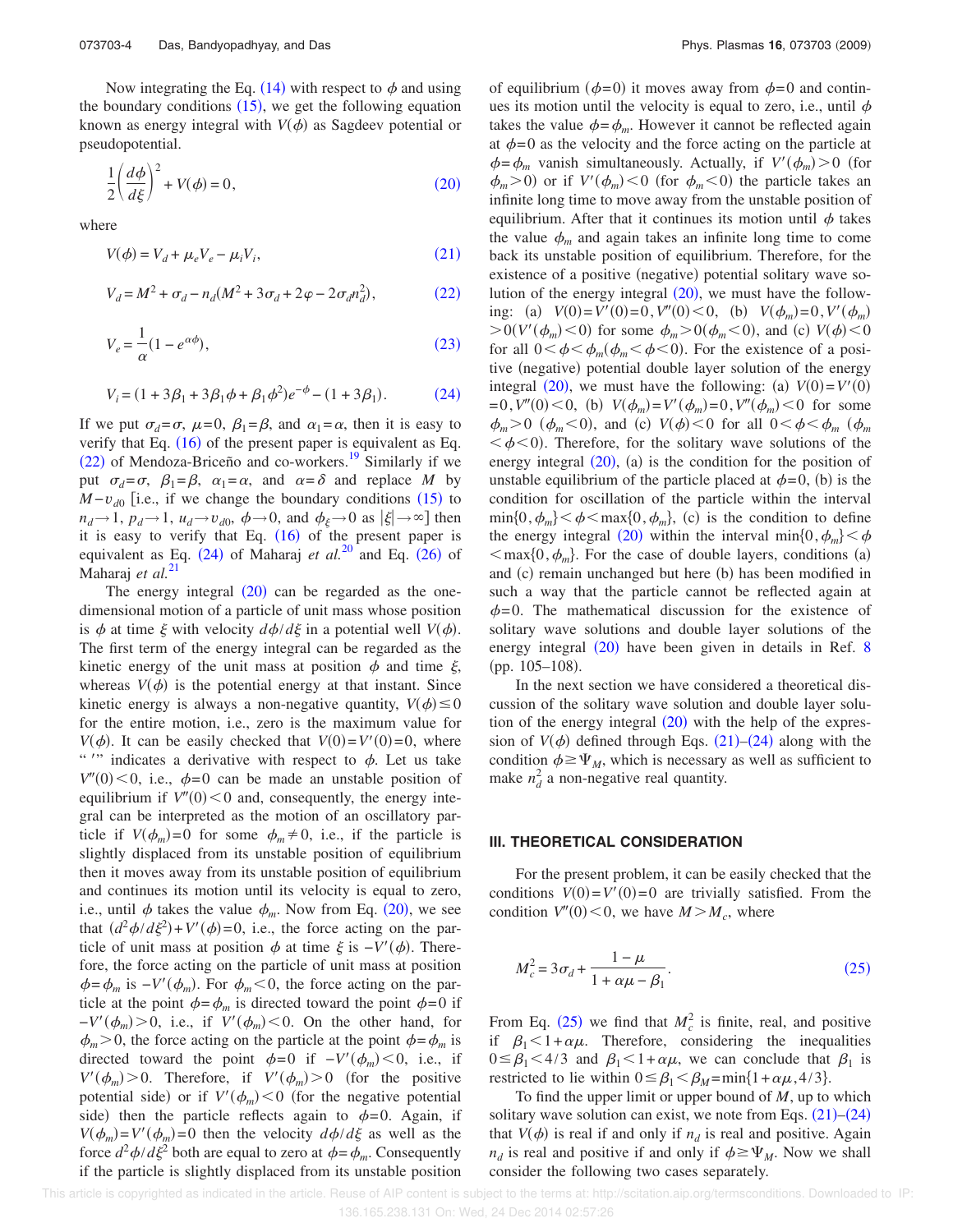## **A. Negative potential solitary waves and double layers**

Consider the existence of negative potential solitary wave for some value of *M*. Therefore, we have

$$
V(\phi) < 0 \quad \text{for all} \quad \phi_m < \phi < 0,
$$
\n
$$
V(\phi_m) = 0 \qquad , \qquad V'(\phi_m) < 0. \tag{26}
$$

Now as  $V(\phi)$  is real for  $\phi \ge \Psi_M$ ,  $\phi_m \ge \Psi_M$  otherwise  $V(\phi_m)$ is not a real quantity. Therefore,

$$
V(\phi) < 0, \quad \text{for all } \Psi_M(\leq \phi_m) < \phi < 0,\tag{27}
$$

defines a large amplitude negative potential solitary wave, which is in conformity with Eq. (26), if  $V(\Psi_M) = 0$  and  $V'(\Psi_M)$  < 0.

Again let  $M_{\text{max}}$  be the maximum value of  $M$  up to which solitary wave solution can exist. As  $\Psi_M$  decreases with M then  $\Psi_{M_{\text{max}}} \leq \Psi_M$ . Therefore,

$$
V(\phi) < 0, \text{ for all } \Psi_{M_{\text{max}}} (\leq \Psi_M \leq \phi_m) < \phi < 0,
$$

defines the largest amplitude solitary waves if  $V(\Psi_{M_{\text{max}}})=0$ and  $V'(\Psi_{M_{\text{max}}})$  < 0. It can be easily checked that  $V(\Psi_M^{\text{max}})$  is a decreasing function of *M* for  $M > M_c$  when the other parameters of the system remain fixed. Also, from the first equation of Eq. (17), we see that  $\Psi_M$  is also a decreasing function of *M* for  $M > M_c$ . Therefore,  $V(\Psi_M)$  is an increasing function of  $\Psi_M$  and, consequently,  $M_c < M \le M_{\text{max}} \Rightarrow \Psi_{M_c} > \Psi_M$  $\geq \Psi_{M_{\text{max}}} \Rightarrow V(\Psi_M) \geq V(\Psi_{M_{\text{max}}}) = 0$ . Therefore, for the existence of the negative potential solitary waves, the mach number *M* is restricted by the following inequality:  $M_c < M \leq M_{\text{max}}$ , where  $M_{\text{max}}$  is the largest positive root of the equation  $V(\Psi_M) = 0$  and  $V(\Psi_M) \ge 0$  for all  $M \le M_{\text{max}}$ . Now at  $M = M_d$ , one can get the negative potential double layer solution if the following conditions hold: (a)  $M_d$  is the largest positive root of the equation  $V(\Psi_M) = 0$ , (b)  $V'(\Psi_{M_d}) = 0$ , (c)  $V''(\Psi_{M_d}) < 0$ , and (d)  $V(\phi) < 0$  for all  $\Psi_{M_d}$  <  $\phi$  < 0.

#### **B. Positive potential solitary waves and double layers**

We have seen earlier that  $V(\phi)$  is real if  $\phi \geq \Psi_M$ , where  $\Psi_M$  is strictly negative. For positive potential solitary waves or double layers, we have

$$
V(\phi) < 0 \quad \text{for all} \quad 0 < \phi < \phi_m,\tag{28}
$$

along with the other conditions stated earlier in this section for positive potential solitary waves or double layers. As  $\Psi_M$ is strictly negative and for positive potential solitary waves or double layers,  $\phi > 0$ , the condition  $\phi > \Psi_M$  is automatically satisfied and, consequently, for these two cases,  $V(\phi)$  is well defined for all  $\phi > 0$  without imposing extra condition (like  $\phi \geq \Psi_M$  as required for the case of negative potential solitary waves or negative potential double layers). For the case of positive potential solitary waves, to find an upper limit or upper bound of *M*, up to which positive potential solitary wave solution can exist, we shall first of all find a value  $M_D$  of  $M$  for which positive potential double layer



FIG. 2.  $V(\Psi_M)$  is plotted against *M* for different values of  $\beta_1$ .

solution exists. It can be easily checked numerically that the positive potential double layer solution is the ultimate solution of the energy integral  $(20)$  that the present system can encounter, i.e., increasing M beyond  $M_D$  no positive potential solitary wave solution can be obtained. It can also be checked that the positive potential double layer solution of the energy integral  $(20)$  exists for a particular value of  $M(=M_D)$ . From this consideration, it is also clear that the positive potential solitary wave solution of the energy integral (20) exists when  $M_c < M < M_D$  provided that energy integral (20) gives a double layer solution at  $M = M_D$ . This is, of course, not a new result because Baboolal *et al.*<sup>34</sup> already reported existence domain for solitons with the help of the existence of a double layer, which may be considered as a limit of a sequence of solitons.

#### **IV. NUMERICAL DISCUSSION**

In this section, we have investigated numerically the different types of DAS waves and double layers with the help of a computational scheme. From the expression of  $M_c$  as given by Eq.  $(25)$ , it can be easily checked that  $M_c$  increases with  $\sigma_d$  for any fixed values of other parameters and  $M_c$ increases with  $\beta_1$  for any fixed values of other parameters. Further,  $M_c$  increases with decreasing  $\mu$  for any fixed values of other parameters. It can be verified that  $M_c \ge 0.99$  for  $\mu = 0.01$ .

In Fig. 2(a),  $V(\Psi_M)$  is plotted against *M* for different values of  $\beta_1$ . In this figure each curve starts from the corresponding value of  $M_c$ . This figure shows how the upper limit  $(M_{\text{max}})$  of *M* changes with  $\beta_1$ . Here the upper limit  $(M_{\text{max}})$ , for a particular  $\beta_1$ , is the *M*-coordinate of the point where the curve intersects the axis of  $M$ . This figure shows that  $M_{\text{max}}$ increases with  $\beta_1$ . This figure also shows that the length of the interval of *M*, for which negative potential solitary wave solution can exist, decreases with increasing  $\beta_1$ . In Fig. 2(b), which is a plot of  $V(\Psi_M)$  against *M*, no curve crosses the axis of *M* for  $\beta_1 > 0.6$ , i.e.,  $M_{\text{max}}$  does not exist for  $\beta_1$  > 0.6. So we can conclude that it is impossible to find a negative potential solitary wave for  $\beta_1$  > 0.6.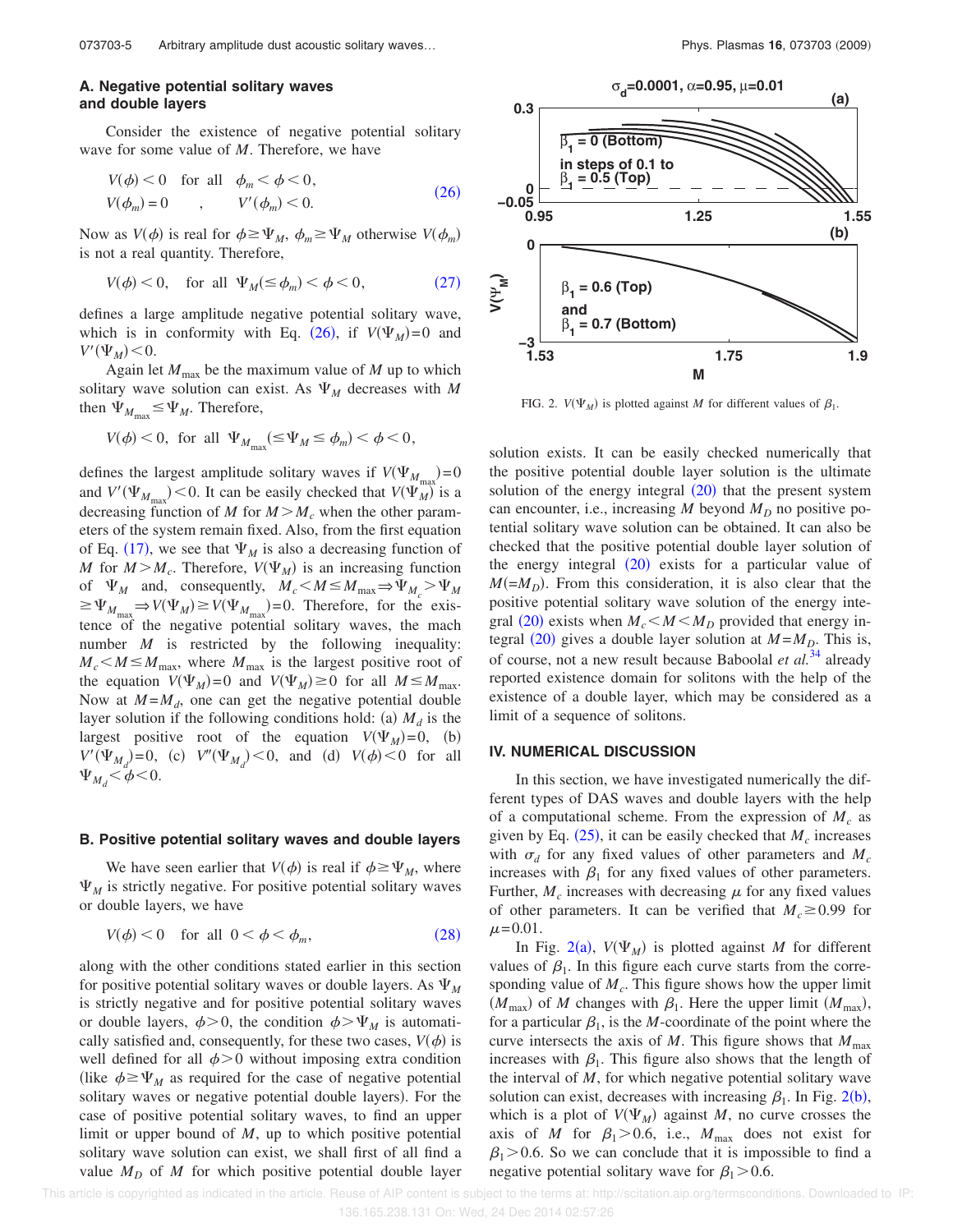

FIG. 3.  $M_c$ ,  $M_{\text{max}}$ , and  $M_D$  have been plotted against  $\beta_1$ . By "P," "C," and "N" we mean, respectively, the regions for existence of positive potential solitary waves, coexistence of both negative and positive potential solitary waves, and existence of negative potential solitary waves. At any point on the curve  $M = M_D$ , one can always get a positive potential double layer solution. The region between  $\beta_{1c}$  and  $\beta_{3c}$  is shown in larger scale in the inset.

For the positive potential solitary wave, there is no such restriction on the upper bound of *M*. However we will see now that the value of *M* for which double layer solution exists would be the upper bound of *M*.

A computational scheme has been developed by analyzing the Sagdeev potential  $V(\phi)$  over the entire interval of  $\beta_1$ : $0 \leq \beta_1 < \beta_M$  for fixed values of other parameters  $\sigma_d$ ,  $\alpha$ , and  $\mu$ . The results obtained form the numerical computation have been shown graphically in Figs. 3 and 4. In Fig. 3,  $M_c$ ,  $M_{\text{max}}$  and  $M_D$  have been plotted against  $\beta_1$ . By "P," "C," and "N" we mean, respectively, the region for existence of positive potential solitary waves, the region for coexistence of both negative and positive potential solitary waves, and the region for existence of negative potential solitary waves. At any point on the curve  $M = M_D$ , one can always get a positive potential double layer solution. The region between  $\beta_{1c}$  and  $\beta_{3c}$  is shown in larger scale in the inset. To describe Fig. 3, we used the following notation. By " $M_c(K)$ " (" $M_{\text{max}}(K)$ ") we mean the value of  $M_c$  ( $M_{\text{max}}$ ) at point *K* if *K* lies on the curve  $M = M_c$  ( $M = M_{\text{max}}$ ). Similarly, by " $M_D(K)$ " we mean the value of  $M_D$  at point *K* if *K* lies on the curve  $M = M_D$ . Now with respect to the four disjoint subintervals, *viz.*, I, II, III, and IV, we have the following four cases only. (i) Consider any point  $\beta_I$  of I, i.e.,  $0 \leq \beta_I \leq \beta_{1c}$ . Let us draw a straight line perpendicular to the  $\beta_1$ -axis at point  $\beta_1 = \beta_1$ . This straight line intersects the curves  $M = M_c$  and  $M = M_{\text{max}}$  at points A and B, respectively. Therefore, one can have only negative



FIG. 4.  $\beta_{1c}$ ,  $\beta_{2c}$ , and  $\beta_{3c}$  are plotted against  $\sigma_d$  in (a). In (b), the lengths of intervals II  $(L_{II})$  and III  $(L_{III})$  are plotted against  $\sigma_d$ .

potential solitary wave solutions if  $M_c(A) < M \le M_{\text{max}}(B)$ . (ii) Consider any point  $\beta_{II}$  of II, i.e.,  $\beta_{1c} < \beta_{II} \leq \beta_{2c}$ . Let us draw a straight line perpendicular to the  $\beta_1$ -axis at point  $\beta_1 = \beta_{II}$ . This straight line intersects the curves  $M = M_c$ ,  $M = M_D$ , and  $M = M_{\text{max}}$  at points *F*, *G*, and *H*, respectively. Then the coexistence of both negative and positive potential solitary waves are possible if  $M_c(F) \leq M \leq M_D(G)$ , whereas for  $M_D(G) < M \leq M_{\text{max}}(H)$ , one can have only negative potential solitary wave solutions and at point  $M = M_D(G)$  only positive potential double layer solution is possible. (iii) Consider any point  $\beta_{III}$  of III, i.e.,  $\beta_{2c} < \beta_{III} \leq \beta_{3c}$ . Let us draw a straight line perpendicular to the  $\beta_1$ -axis at point  $\beta_1 = \beta_{III}$ . This straight line intersects the curves  $M = M_c$ ,  $M = M_{\text{max}}$ , and  $M = M_D$  at the points *Q*, *R*, and *S*, respectively. Then the coexistence of both negative and positive potential solitary waves are possible if  $M_c(Q) < M \le M_{\text{max}}(R)$ , whereas for  $M_{\text{max}}(R) \leq M \leq M_D(S)$ , one can have only positive potential solitary wave solutions and at the point  $M = M_D(S)$  only positive potential double layer solution is possible. (iv) Consider any point  $\beta_{IV}$  of IV, i.e.,  $\beta_{3c} < \beta_{IV} < \beta_{M}$ . Let us draw a straight line perpendicular to the  $\beta_1$ -axis at point  $\beta_1 = \beta_{IV}$ . This straight line intersects the curves  $M = M_c$  and  $M = M_D$  at points *Y* and *Z*, respectively. Then one can have only positive potential solitary wave solutions if  $M_c(Y) < M < M_D(Z)$  and at the point  $M = M_D(Z)$  only positive potential double layer solution is possible. It is clear from this figure that negative potential solitary waves exist until  $\beta_1$  reaches  $\beta_{3c}$ , whereas positive potential solitary waves start to exist from  $\beta_1 = \beta_{1c}$ and, consequently, coexistence of both negative and positive potential solitary waves exist in  $\beta_{1c} \leq \beta_1 \leq \beta_{3c}$ . Again, positive potential double layer exists when there is a positive potential solitary wave. In Fig.  $4(a)$ ,  $\beta_{1c}$ ,  $\beta_{2c}$ , and  $\beta_{3c}$  are plotted against  $\sigma_d$ . From this figure we see that  $\beta_{1c}$  increases with  $\sigma_d$ . This figure also shows that  $\beta_{2c}$  has a global minimum at  $\sigma_d = \sigma_d^*$  (say) i.e.,  $\beta_{2c}$  decreases with increasing  $\sigma_d$ for  $0 < \sigma_d < \sigma_d^*$  and increases with  $\sigma_d$  for  $\sigma_d > \sigma_d^*$ . For  $\beta_{3c}$ , we have the similar observations. We have observed that  $\sigma_d^*$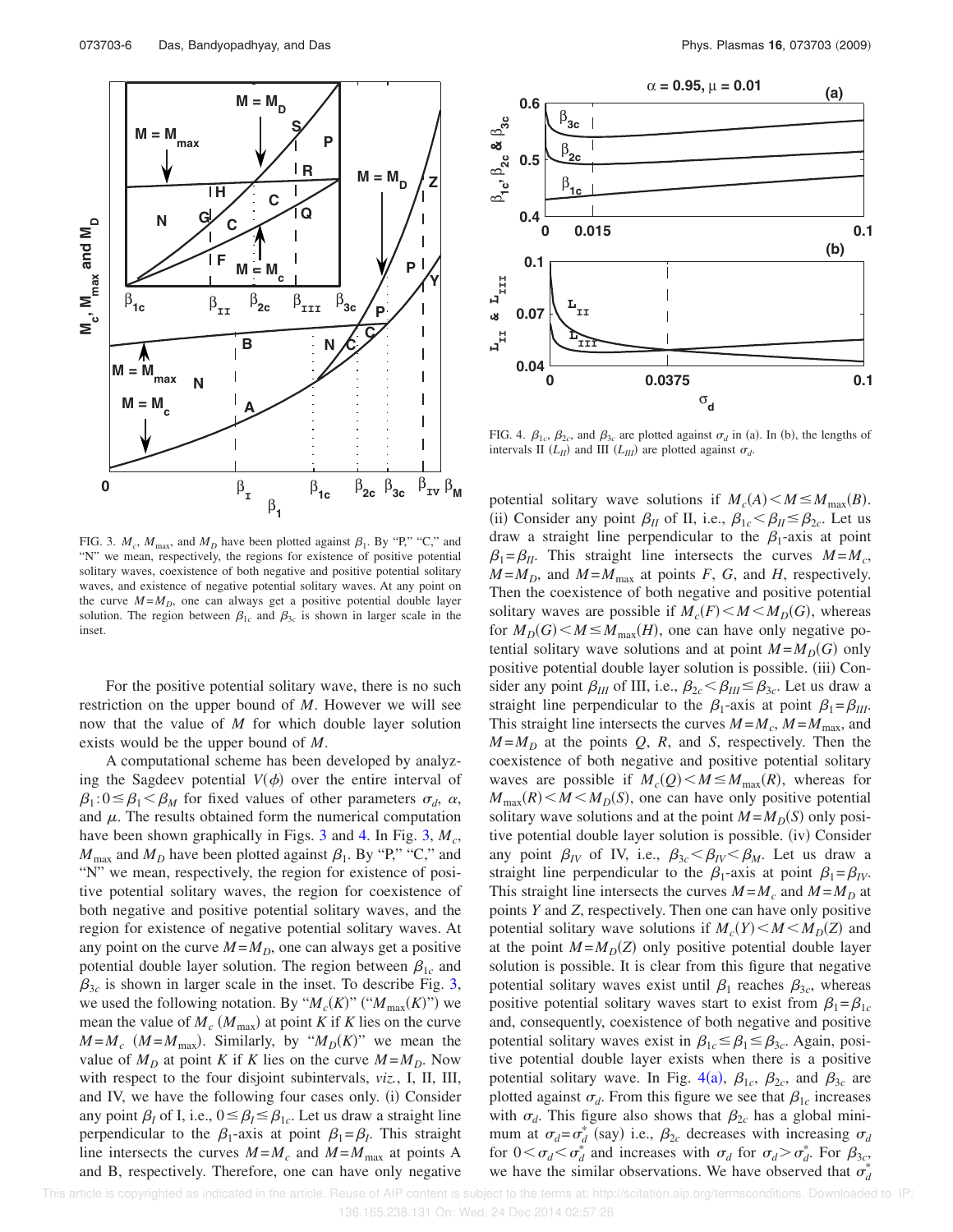

FIG. 5.  $V(\phi)$  is plotted against  $\phi$  for different values of  $\beta_1$ . Here the values of  $\beta_1$  are 0 [dash-dot  $(-,-)$  curve], 0.2 [dotted  $(\cdots)$  curve] and 0.4 [solid (––) curve].

lies in the neighborhood of  $\sigma_d$ =0.015 for  $\alpha$ =0.95 and  $\mu$ =0.01. Again in Fig. 4(b), we see that the length of the subinterval II  $(L_{II}, \text{say})$  decreases with increasing  $\sigma_d$ , whereas the length of the subinterval III  $(L_{III}, say)$  has a global minimum at  $\sigma_d = \sigma_d^{**}$  (say), i.e.,  $L_{III}$  decreases with increasing  $\sigma_d$  for  $0 < \sigma_d < \sigma_d^*$  and increases with  $\sigma_d$  for  $\sigma_d > \sigma_d^*$ . We have found that  $\sigma_d^*$  lies in the neighborhood of  $\sigma_d$ =0.0235 for  $\alpha$ =0.95 and  $\mu$ =0.01. It has also been clear from this figure that at  $\sigma_d = \sigma_d^{***}$  (say) the length of the subintervals II and III are equal. We have observed that  $\sigma_d^{***}$  lies in the neighborhood of  $\sigma_d$ =0.0375 for  $\alpha$ =0.95 and  $\mu$ =0.01. It is also clear from the Fig.  $4(a)$  that the length of the subinterval I increases with  $\sigma_d$ , whereas the length of the subinterval IV increases with  $\sigma_d$  for  $0 < \sigma_d < \sigma_d^*$  and decreases with increasing  $\sigma_d$  for  $\sigma_d > \sigma_d^*$ . Therefore, we can conclude from this figure that the value of  $\beta_1$ , from which the coexistence of both negative and positive potential solitary waves exist, increases with  $\sigma_d$ . In this figure we have plotted the curves  $\beta_{1c}$ ,  $\beta_{2c}$ , and  $\beta_{3c}$  as a function of  $\sigma_d$  for  $0 \le \sigma_d$  $\leq$  0.1, to see the behavioral change of  $\beta_{1c}$ ,  $\beta_{2c}$ , and  $\beta_{3c}$ , although we have computed numerically the values of  $\beta_{1c}$ ,  $\beta_{2c}$ , and  $\beta_{3c}$  for the entire interval of  $\sigma_d$  and we have found that there is no such noticeable change in the behavior of the curves for  $\sigma_d$ >0.1. We have observed that there is no common point of intersection between any two curves, i.e., for any value of  $\sigma_d$ , we can always find the four subintervals of  $\beta_1$  as mentioned earlier. From our computational scheme, we have found  $\beta_{1c}$ =0.4299,  $\beta_{2c}$ =0.5229, and  $\beta_{3c}$ =0.5868 for  $\sigma_d$ =0.0001,  $\alpha$ =0.95, and  $\mu$ =0.01. In the next few subsections we have shown that all the phenomena, concluded from Fig. 3, are true in nature by means of graphical presentation.

Before going to discuss the different profiles of the solitary waves numerically and graphically, we want to mention the following facts which are helpful to understand the



FIG. 7.  $V(\phi)$  is plotted against  $\phi$  for different values of  $\sigma_d$ . Here the values of  $\sigma_d$  are 0.01 [solid (-) curve], 0.005 [dotted  $(\cdots)$  curve] and 0.0001 [dash $dot (- - ) curve].$ 

physical situation from the graphical analysis. Let us consider the existence of a positive potential solitary wave with amplitude  $\phi_m$ . Therefore, we have a point  $\phi_{\text{dip}}(0 < \phi_{\text{dip}})$  $<\phi_m$ ) such that *V*( $\phi$ ) decreases with  $\phi$  for  $0<\phi<\phi_{\text{dip}}$  (say) and  $V(\phi)$  increases for  $\phi_{\text{dip}} < \phi < \phi_m$  and at  $\phi = \phi_{\text{dip}}$ ,  $V(\phi)$ takes its minimum value. Now the depth of  $V(\phi) = \text{dip}$  of  $V(\phi) = |V(\phi_{\text{dip}})|$ . Therefore, potential energy takes its minimum value at  $\phi = \phi_{\text{dip}}$  and, consequently, the kinetic energy takes its maximum value at  $\phi = \phi_{\text{dip}}$ . Thus if the dip of *V*( $\phi$ ) [i.e., the depth of  $V(\phi)$ ] increases, the maximum value of kinetic energy increases and, consequently, the amplitude of the solitary wave increases, hence the width decreases. Therefore, the solitary wave becomes more spiky as the depth of the Sagdeev potential increases.

#### **A. Negative potential solitary waves**

In Fig. 5,  $V(\phi)$  is plotted against  $\phi$  for different values of  $\beta_1$  in  $0 \le \beta_1 \le 0.4$ . From Fig. 5, it is clear that for all values of  $\beta_1$  in the specified interval only negative potential solitary waves are possible. From this figure it has been observed that the amplitude of the negative potential solitary waves decreases with increasing  $\beta_1$ . In Fig. 6, the profiles of negative potential solitary waves are plotted against  $\xi$  for different  $\beta_1$ with  $M = 1.35$ . This figure shows that the amplitude (width) of the negative potential solitary waves decreases (increases) with increasing  $\beta_1$ . In Fig. 7,  $V(\phi)$  is plotted against  $\phi$  for different  $\sigma_d$ . From this figure, we see that the amplitude of the negative potential solitary waves increases with decreas- $\log \sigma_d$ .



FIG. 6. Profiles of negative potential solitary waves corresponding to Fig. 5.



FIG. 8.  $V(\phi)$  is plotted against  $\phi$ . This figure shows the coexistence of both negative and positive potential solitary waves.

 This article is copyrighted as indicated in the article. Reuse of AIP content is subject to the terms at: http://scitation.aip.org/termsconditions. Downloaded to IP: 136.165.238.131 On: Wed, 24 Dec 2014 02:57:26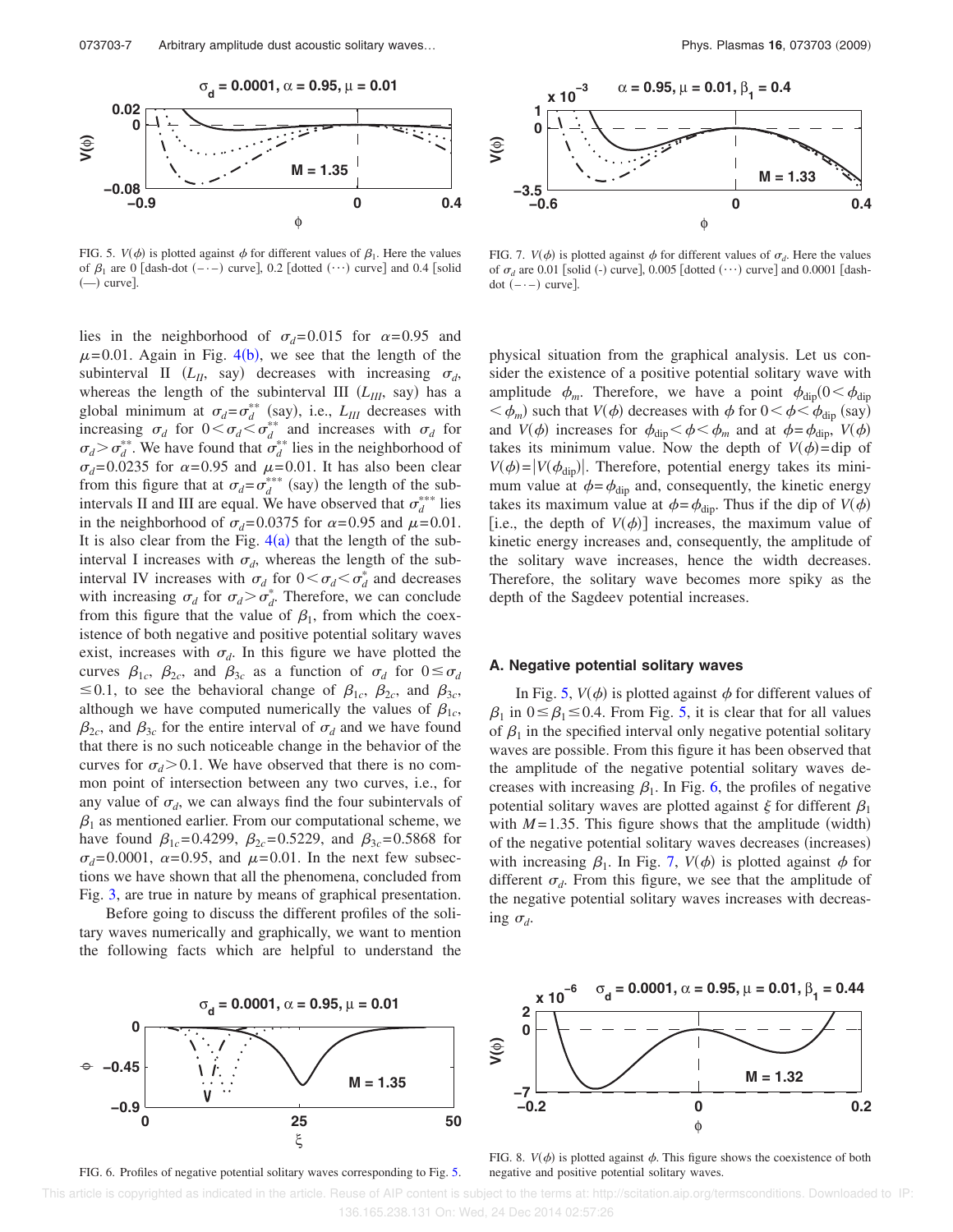

FIG. 9.  $V(\phi)$  is plotted against  $\phi$  for three different values of *M*. Here  $\sigma_d$ =0.0001 and the values of *M* are 1.4 [dash-dot (- $\cdot$ -) curve], 1.42 [dotted  $\dots$ ) curve], and 1.4111 [solid (-) curve]. Negative and positive potential sides have been shown in (a) and (b), respectively. This figure shows that the system can support three different solutions for three different Mach numbers.

#### **B. Coexistence of both negative and positive potential solitary waves along with positive potential double layers**

In Fig. 8,  $V(\phi)$  is plotted against  $\phi$ . This figure shows that both negative and positive potential solitary wave solutions are possible. From this figure we observe that the positive potential side is much flatter than the negative potential side and the amplitude on the negative potential side is larger than that of the positive potential side. In Figs.  $9(a)$  and  $9(b)$ ,  $V(\phi)$  is plotted against  $\phi$  for three different values of *M*, which encounter three different solutions. The curve corre-



FIG. 10.  $V(\phi)$  is plotted against  $\phi$  for different values of  $\sigma_d$ . Here the values of  $\sigma_d$  are 0.01 [solid (-) curve], 0.005 [dotted  $(\cdots)$  curve], and 0.0001 [dash-dot  $(-,-)$  curve]. Negative and positive potential sides have been shown in (a) and in (b), respectively. This figure shows the coexistence of both negative and positive potential solitary waves.



FIG. 11. Profiles of both negative and positive potential solitary waves are plotted against  $\xi$  for two different values of  $\beta_1$ . Here the values of  $\beta_1$  are 0.5 [solid (-) curve] and  $0.52$  [dash-dot  $(-,-)$  curve].

sponding to  $M = 1.4$  shows the existence of both the negative and positive potentials (i.e., coexistence) solitary waves, the curve corresponding to  $M=1.42$  shows the existence of negative potential solitary wave while the curve corresponding to  $M = 1.4111$  shows the simultaneous existence of a negative potential solitary wave and a positive potential double layer. From Fig.  $9(b)$ , it is clear that the amplitude of the double layer solution is larger than the amplitude of the positive potential solitary waves and the amplitude of the double layer solution is the maximum amplitude on the positive potential side. In Fig. 10,  $V(\phi)$  is plotted against  $\phi$  for different  $\sigma_d$ . One can easily verify from this figure that amplitude on both sides increases with decreasing  $\sigma_d$  and the amplitude of negative potential solitary wave is greater than that of the positive potential solitary wave. It can also be noticed that for each curve, the positive potential side is much flatter than the negative potential side and consequently the solitary wave profile of the negative potential side becomes more spiky than that of the positive potential side. In Fig. 11, profiles of both negative and positive potential solitary waves are plotted against  $\xi$  for two different values of  $\beta_1$ . This figure shows that the amplitude of both (negative and positive potential) solitary waves decreases with increasing  $\beta_1$ . In Fig. 12,  $V(\phi)$  is plotted against  $\phi$  for different values of  $\sigma_d$ . This figure shows that the dust tem-



FIG. 12.  $V(\phi)$  is plotted against  $\phi$  for different values of  $\sigma_d$ . Here the values of  $\sigma_d$  are 0.0001 [bold solid (-) curve], 0.01 [dotted  $(\cdots)$  curve], 0.1 [solid  $(-)$  curve], and 0.2 [dash-dot  $(-)$  curve].

 This article is copyrighted as indicated in the article. Reuse of AIP content is subject to the terms at: http://scitation.aip.org/termsconditions. Downloaded to IP: 136.165.238.131 On: Wed, 24 Dec 2014 02:57:26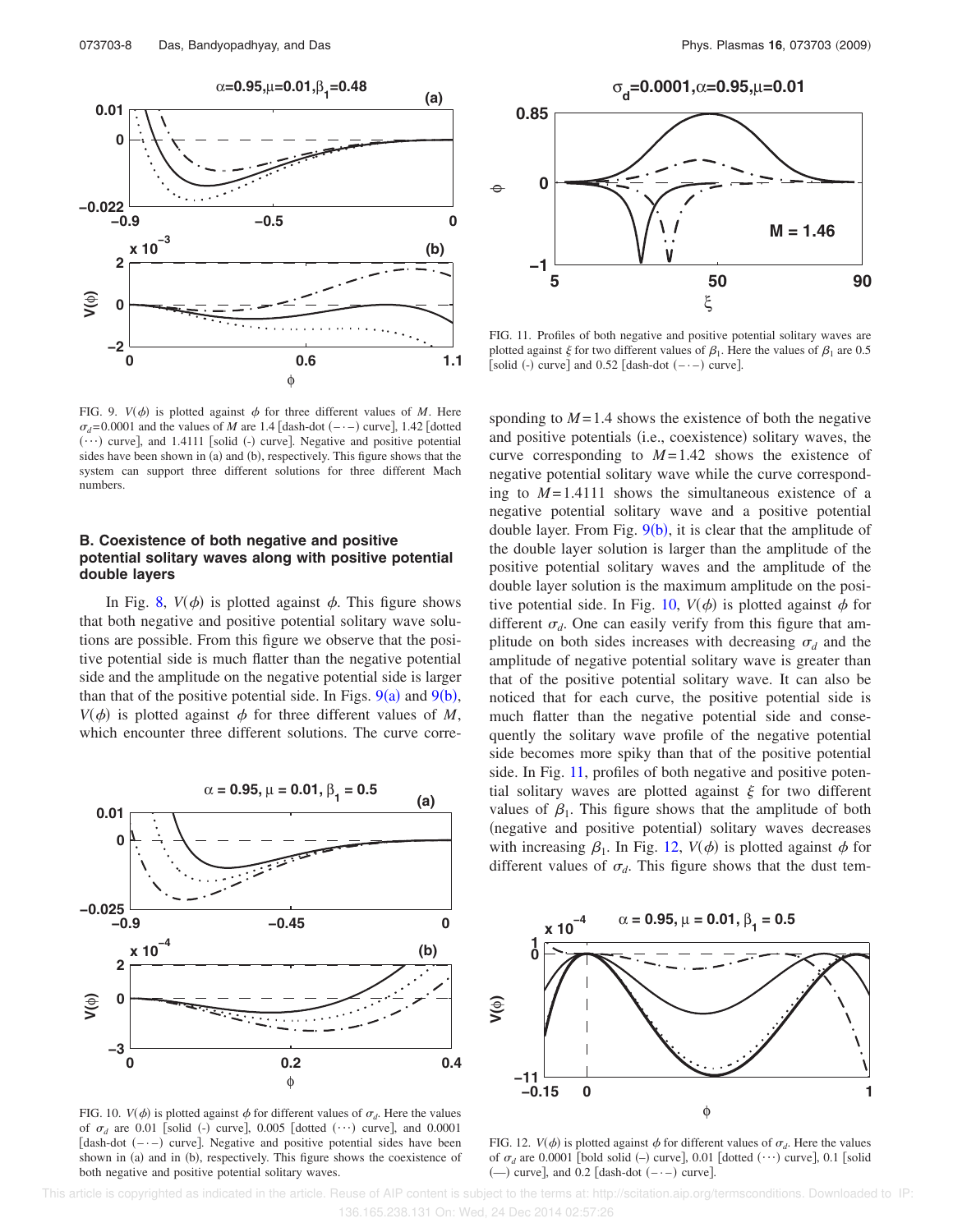

FIG. 13.  $V(\phi)$  is plotted against  $\phi$  for three different values of *M* which encounter three different solutions. Here  $\sigma_d$ =0.0001 and the values of *M* are 1.5 [dash-dot  $(-,-)$  curve], 1.6 [dotted  $(\cdots)$  curve], and 1.642 49 [solid  $(-)$ curve]. Negative and positive potential sides have been shown in (a) and in (b), respectively.

perature has negligible effect on the amplitude of the positive potential double layer for small  $\sigma_d$ . However the amplitude of the positive potential double layer decreases with increas- $\log \sigma_d$ .

From Fig. 3, we see that for  $\beta_{2c} < \beta_1 \leq \beta_{3c}$ , there exist three different solitary wave solutions (viz., coexistence, positive potential solitary wave, and positive potential double layer) for different intervals of *M*. This fact is exhibited graphically in Fig. 13. This figure shows that the amplitude of the positive potential double layer is larger than that of the positive potential solitary wave.

#### **C. Positive potential solitary waves and double layers**

From Fig. 3, it is clear that for  $\beta_1 > \beta_{3c}$ , only positive potential solitary waves are possible for  $M_c < M < M_D$  and the positive potential solitary waves terminate when the system encounters a positive potential double layer at  $M = M_D$ . We have represented it graphically in Fig. 14, where  $V(\phi)$  is plotted against  $\phi$  for two different values of M. In this figure we have shown only the positive potential side, whereas it has been observed that on the negative potential side  $V(\phi)$  is negative and never crosses the  $\phi$ -axis. This figure also shows



FIG. 14.  $V(\phi)$  is plotted against  $\phi$  for two different values of *M* which encounter two different solutions. Here the values of  $M$  are 1.75 [dash-dot  $(-,-)$  curve] and 1.7935 [solid  $(-)$  curve].

that amplitude of the double layer is maximum and this nature remains same for  $\beta_1 < \beta_M$ . It has been observed that for values of  $\beta_1$  > 0.6, the values of *M*, for which positive potential solitary waves are possible, increases much faster than for  $\beta_1$  < 0.6.

We have already mentioned just after Eq.  $(19)$  that we can successfully use our model for  $\sigma_d=0$ . For  $\sigma_d=0$ ,  $\alpha=1$ , and  $\mu=0$ , if we apply our computational scheme, we get  $\beta_{1c}$ =0.410 96,  $\beta_{2c}$ =0.528 55, and  $\beta_{3c}$ =0.614 55. These values of  $\beta_{1c}$ ,  $\beta_{2c}$ , and  $\beta_{3c}$  are exactly same as those of Verheest and Pillay.<sup>16</sup> However it is not possible to compare our results with the results of Mendoza-Briceño *et al.*<sup>19</sup> because they used the criteria  $\left(d^3V(0)/d\phi^3\right)\big|_{M=M_c} > 0$  to find the positive potential solitary waves. However this condition gives incorrect result as extensively pointed out by Verheest and Pillay.<sup>16</sup>

#### **V. CONCLUSIONS**

The properties of arbitrary amplitude DAS waves and double layer in nonthermal plasmas consisting of negatively charged dust grains, nonthermal ions, and isothermal electrons including the effect of dust temperature, are systematically and explicitly investigated with the help of the Sagdeev potential. The results, which have been found from this investigation, can be summarized as follows. Depending on the nature of existence of solitary waves and double layers, the entire interval of  $\beta_1$  can be partitioned into four disjoint subintervals: (I)  $0 \leq \beta_1 \leq \beta_1 c$ , (II)  $\beta_1 c < \beta_1 \leq \beta_2 c$ , (III)  $\beta_{2c} < \beta_1 \leq \beta_{3c}$ , and (IV)  $\beta_{3c} < \beta_1 < \beta_M$ . For  $0 \leq \beta_1 \leq \beta_{1c}$  $(\beta_{3c} < \beta_1 < \beta_M)$ , only negative (positive) potential solitary waves are possible if  $M_c < M \le M_{\text{max}}$   $(M_c < M < M_D)$ . For  $\beta_{1c} < \beta_1 \leq \beta_{2c}$  ( $\beta_{2c} < \beta_1 \leq \beta_{3c}$ ), both negative potential and positive potential solitary waves are possible if  $M_c < M < M_D$  ( $M_c < M \le M_{\text{max}}$ ), whereas only negative (positive) potential solitary waves are possible if  $M_D < M$  $\leq M_{\text{max}}$  ( $M_{\text{max}} < M < M_D$ ). In all the four cases, only a positive potential double layer solution is possible at  $M = M_D$ . On the role of dust temperature we have the following observations.  $\beta_{1c}$  increases with  $\sigma_d$ . There exists a value  $\sigma_d^*$  of  $\sigma_d$ such that  $\beta_{2c}$  decreases with increasing  $\sigma_d$  for  $0 < \sigma_d < \sigma_d^*$ and increases with  $\sigma_d$  for  $\sigma_d > \sigma_d^*$ . For  $\beta_{3c}$ , we have the similar observations. We have observed that for any value of  $\sigma_d$  $(0 \le \sigma_d < 1)$  we can always find the four subintervals of  $\beta_1$ . We have also observed that the length of the subintervals II and III are equal for particular value of  $\sigma_d$ . The amplitude of both solitary waves and double layers decreases with increasing  $\sigma_d$ .

#### **ACKNOWLEDGMENTS**

The authors are grateful to the referee for his comments for the improvement of this paper. One of the authors (A.D.) is thankful to the State Government Departmental Fellowship Scheme for providing research support.

- $1^1$ M. Horanyi and D. A. Mendis, Astrophys. J. 294, 357 (1985).
- $2^2$ M. Horanyi and D. A. Mendis, Astrophys. J. 307, 800 (1986).
- <sup>3</sup>C. K. Goertz, Rev. Geophys. **27**, 271, DOI: 10.1029/RG027i002p00271
- $(1989)$ (1989).<br><sup>4</sup>T. G. Northrop, *Phys. Scr.* **45**, 475 (1992).

This article is copyrighted as indicated in the article. Reuse of AIP content is subject to the terms at: http://scitation.aip.org/termsconditions. Downloaded to IP: 136.165.238.131 On: Wed, 24 Dec 2014 02:57:26